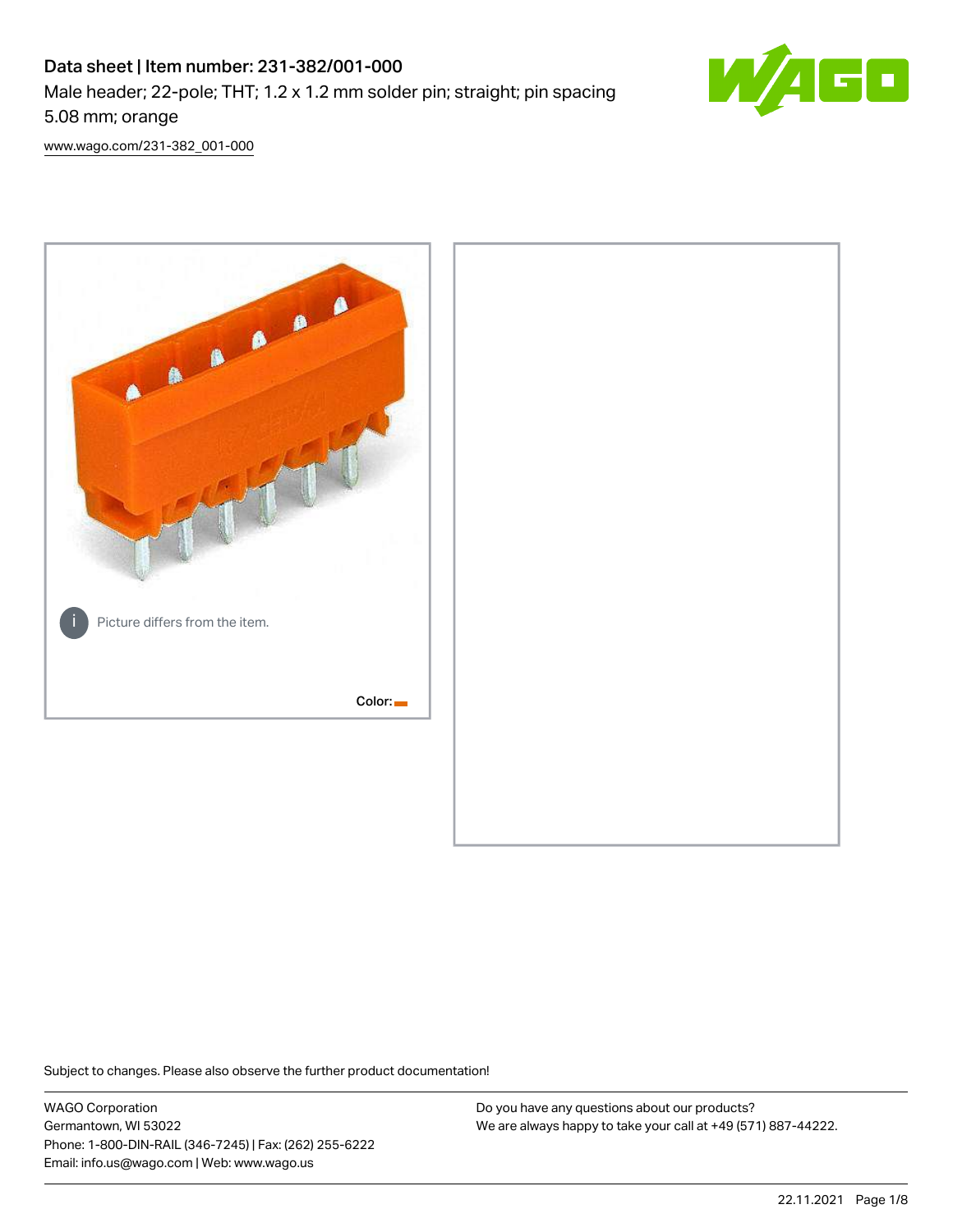

Dimensions in mm

 $L =$  (pole no.  $-1$ ) x pin spacing  $+8.2$  mm

#### Item description

- **Horizontal or vertical PCB mounting via straight or angled solder pins**
- 1.2 x 1.2 mm solder pins allow nominal current up to 16 A, enhancing stability of shorter headers
- $\blacksquare$ With coding fingers

## Data Notes

Safety information 1 The MCS – MULTI CONNECTION SYSTEM includes connectors

Subject to changes. Please also observe the further product documentation!  $\nu$ 

WAGO Corporation Germantown, WI 53022 Phone: 1-800-DIN-RAIL (346-7245) | Fax: (262) 255-6222 Email: info.us@wago.com | Web: www.wago.us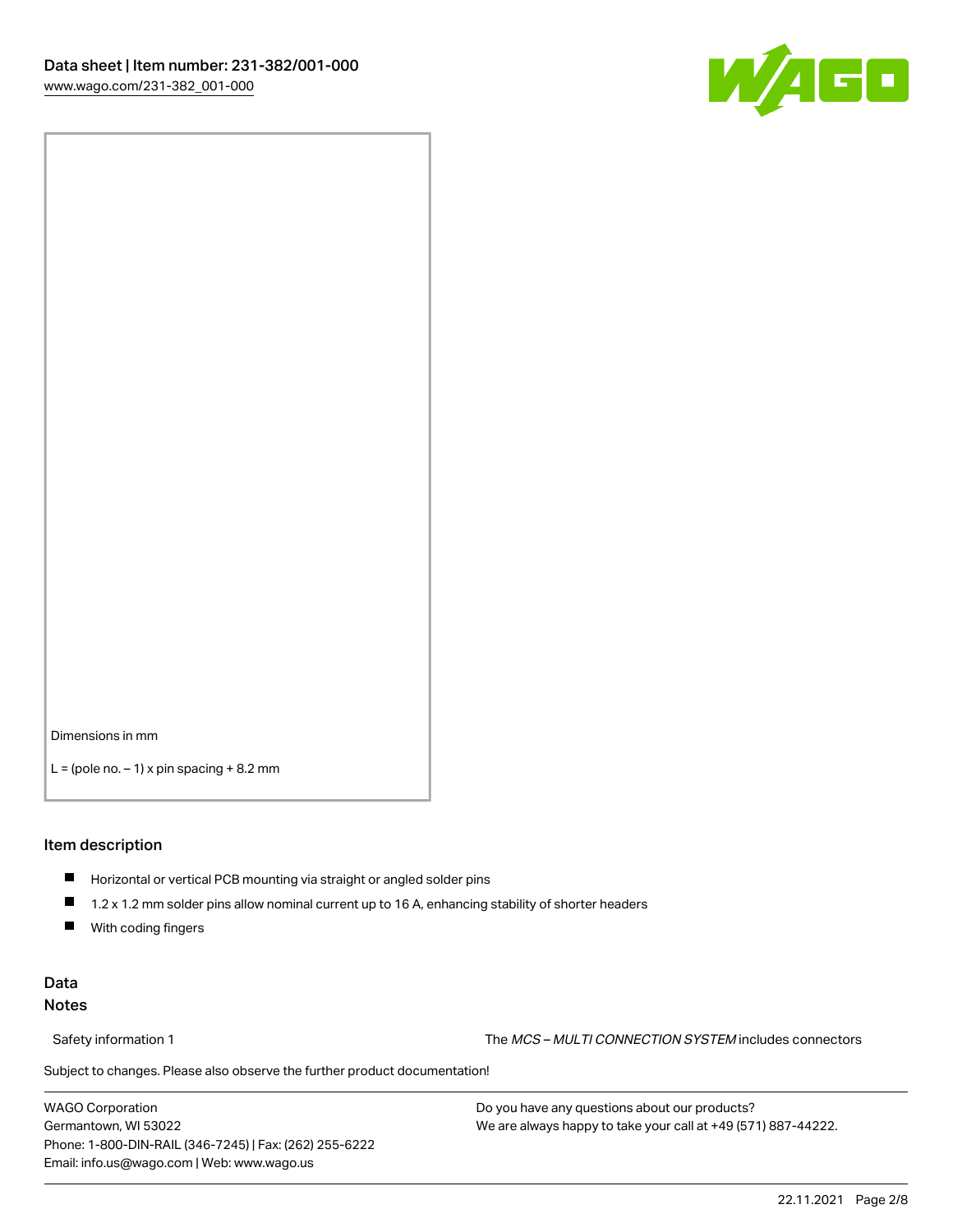

without breaking capacity in accordance with DIN EN 61984. When

|           | used as intended, these connectors must not be connected<br>/disconnected when live or under load. The circuit design should<br>ensure header pins, which can be touched, are not live when<br>unmated.                                                             |
|-----------|---------------------------------------------------------------------------------------------------------------------------------------------------------------------------------------------------------------------------------------------------------------------|
| Variants: | Other pole numbers<br>3.8 mm pin projection for male headers with straight solder pins<br>Gold-plated or partially gold-plated contact surfaces<br>Other versions (or variants) can be requested from WAGO Sales or<br>configured at https://configurator.wago.com/ |

## Electrical data

## IEC Approvals

| Ratings per                 | IEC/EN 60664-1                                            |
|-----------------------------|-----------------------------------------------------------|
| Rated voltage (III / 3)     | 250 V                                                     |
| Rated surge voltage (III/3) | 4 <sub>k</sub> V                                          |
| Rated voltage (III/2)       | 320 V                                                     |
| Rated surge voltage (III/2) | 4 <sub>k</sub> V                                          |
| Nominal voltage (II/2)      | 630 V                                                     |
| Rated surge voltage (II/2)  | 4 <sub>k</sub> V                                          |
| Rated current               | 16A                                                       |
| Legend (ratings)            | (III / 2) ≙ Overvoltage category III / Pollution degree 2 |

## UL Approvals

| Approvals per                  | UL 1059 |
|--------------------------------|---------|
| Rated voltage UL (Use Group B) | 300 V   |
| Rated current UL (Use Group B) | 15 A    |
| Rated voltage UL (Use Group D) | 300 V   |
| Rated current UL (Use Group D) | 10 A    |

# Ratings per UL

| Rated voltage UL 1977 | 600 V |
|-----------------------|-------|
| Rated current UL 1977 |       |

# CSA Approvals

| Approvals per                   | ~~    |
|---------------------------------|-------|
| Rated voltage CSA (Use Group B) | 3UU 1 |

Subject to changes. Please also observe the further product documentation!

| <b>WAGO Corporation</b>                                | Do you have any questions about our products?                 |
|--------------------------------------------------------|---------------------------------------------------------------|
| Germantown, WI 53022                                   | We are always happy to take your call at +49 (571) 887-44222. |
| Phone: 1-800-DIN-RAIL (346-7245)   Fax: (262) 255-6222 |                                                               |
| Email: info.us@wago.com   Web: www.wago.us             |                                                               |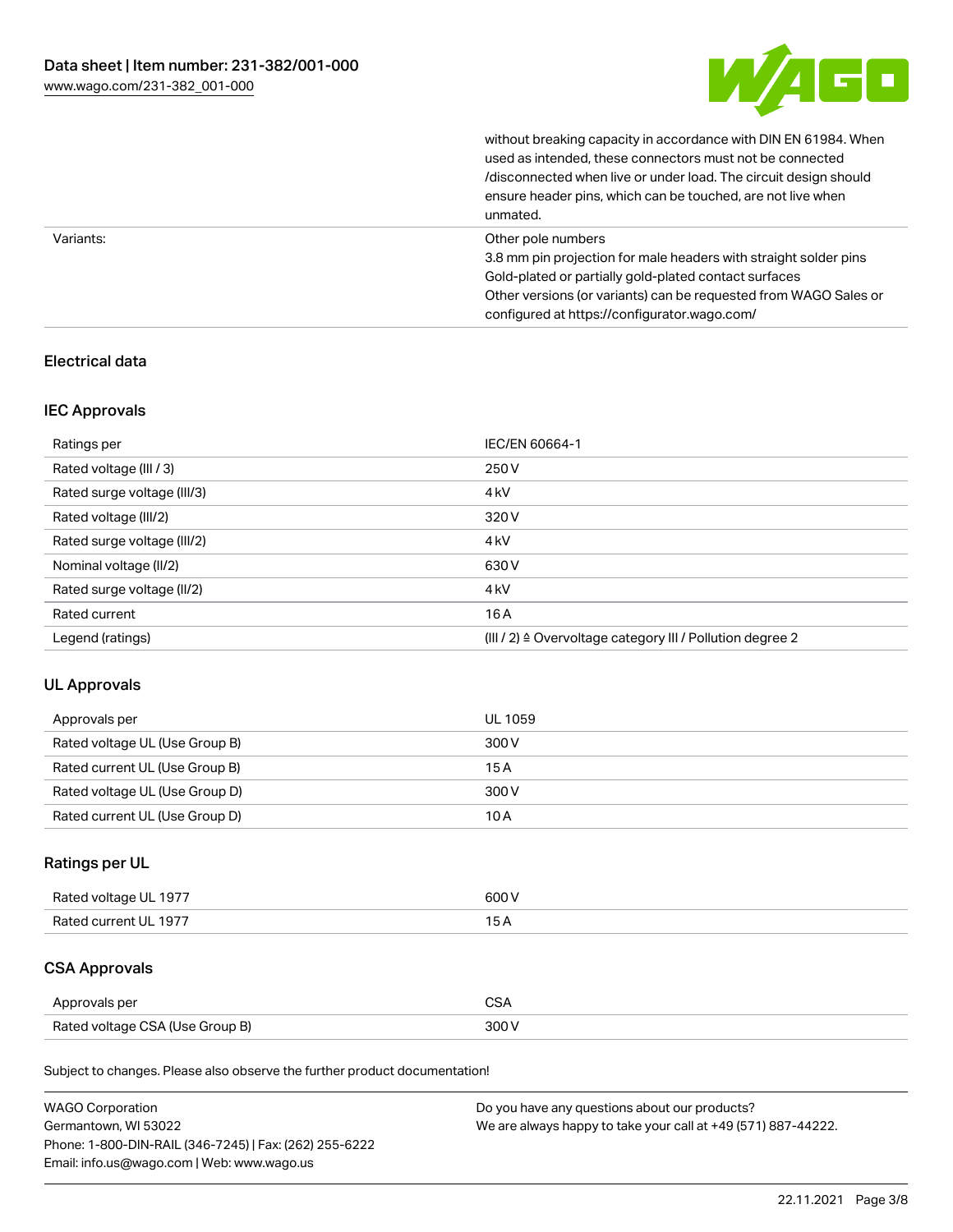[www.wago.com/231-382\\_001-000](http://www.wago.com/231-382_001-000)



| Rated current CSA (Use Group B) | 15 A  |
|---------------------------------|-------|
| Rated voltage CSA (Use Group D) | 300 V |
| Rated current CSA (Use Group D) | 10 A  |

#### Connection data

| Total number of potentials |  |
|----------------------------|--|
| Number of connection types |  |
| Number of levels           |  |

## Connection 1

| Number of poles | n,<br>-- |  |
|-----------------|----------|--|
|                 |          |  |

#### Physical data

| Pin spacing                          | 5.08 mm / 0.2 inch     |
|--------------------------------------|------------------------|
| Width                                | 114.88 mm / 4.523 inch |
| Height                               | 17 mm / 0.669 inch     |
| Height from the surface              | 12 mm / 0.472 inch     |
| Depth                                | 8.4 mm / 0.331 inch    |
| Solder pin length                    | $5 \text{ mm}$         |
| Solder pin dimensions                | $1.2 \times 1.2$ mm    |
| Drilled hole diameter with tolerance | $17^{(+0.1)}$ mm       |

## Plug-in connection

| Contact type (pluggable connector) | Male connector/plug |
|------------------------------------|---------------------|
| Connector (connection type)        | for PCB             |
| Mismating protection               | No                  |
| Mating direction to the PCB        | 90°                 |
| Locking of plug-in connection      | Without             |

# PCB contact

| PCB Contact                         | THT                                      |
|-------------------------------------|------------------------------------------|
| Solder pin arrangement              | over the entire male connector (in-line) |
| Number of solder pins per potential |                                          |

Subject to changes. Please also observe the further product documentation!

WAGO Corporation Germantown, WI 53022 Phone: 1-800-DIN-RAIL (346-7245) | Fax: (262) 255-6222 Email: info.us@wago.com | Web: www.wago.us Do you have any questions about our products? We are always happy to take your call at +49 (571) 887-44222.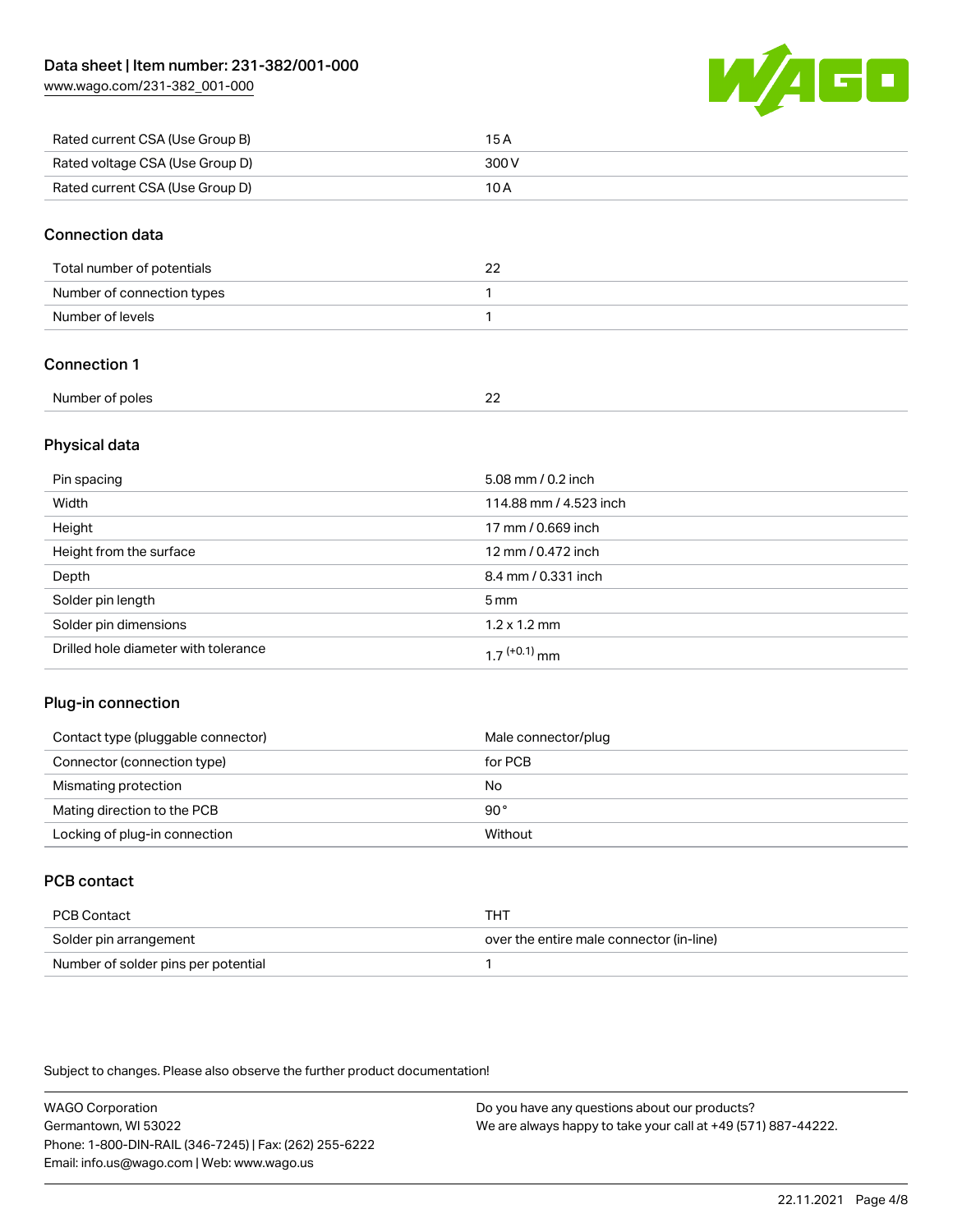

#### Material data

| Color                       | orange                                 |
|-----------------------------|----------------------------------------|
| Material group              |                                        |
| Insulation material         | Polyamide (PA66)                       |
| Flammability class per UL94 | V0                                     |
| Contact material            | Electrolytic copper (E <sub>Cu</sub> ) |
| Contact plating             | tin-plated                             |
| Fire load                   | $0.123$ MJ                             |
| Weight                      | 8.3g                                   |
|                             |                                        |

## Environmental requirements

| Limit temperature range | $+100 °C$<br>-60 |
|-------------------------|------------------|
|-------------------------|------------------|

### Commercial data

| Product Group         | 3 (Multi Conn. System) |
|-----------------------|------------------------|
| PU (SPU)              | 50 Stück               |
| Packaging type        | box                    |
| Country of origin     | PL                     |
| <b>GTIN</b>           | 4044918930239          |
| Customs tariff number | 8536694040             |

#### Approvals / Certificates

#### Country specific Approvals

| Logo | Approval                                            | <b>Additional Approval Text</b> | Certificate<br>name |
|------|-----------------------------------------------------|---------------------------------|---------------------|
|      | <b>CB</b><br>DEKRA Certification B.V.               | IEC 61984                       | NL-39756            |
|      | <b>CSA</b><br>DEKRA Certification B.V.              | C <sub>22.2</sub>               | 1466354             |
| EMA  | <b>KEMA/KEUR</b><br><b>DEKRA Certification B.V.</b> | EN 61984                        | 2190761.01          |

#### Ship Approvals

Subject to changes. Please also observe the further product documentation!

| <b>WAGO Corporation</b>                                | Do you have any questions about our products?                 |
|--------------------------------------------------------|---------------------------------------------------------------|
| Germantown, WI 53022                                   | We are always happy to take your call at +49 (571) 887-44222. |
| Phone: 1-800-DIN-RAIL (346-7245)   Fax: (262) 255-6222 |                                                               |
| Email: info.us@wago.com   Web: www.wago.us             |                                                               |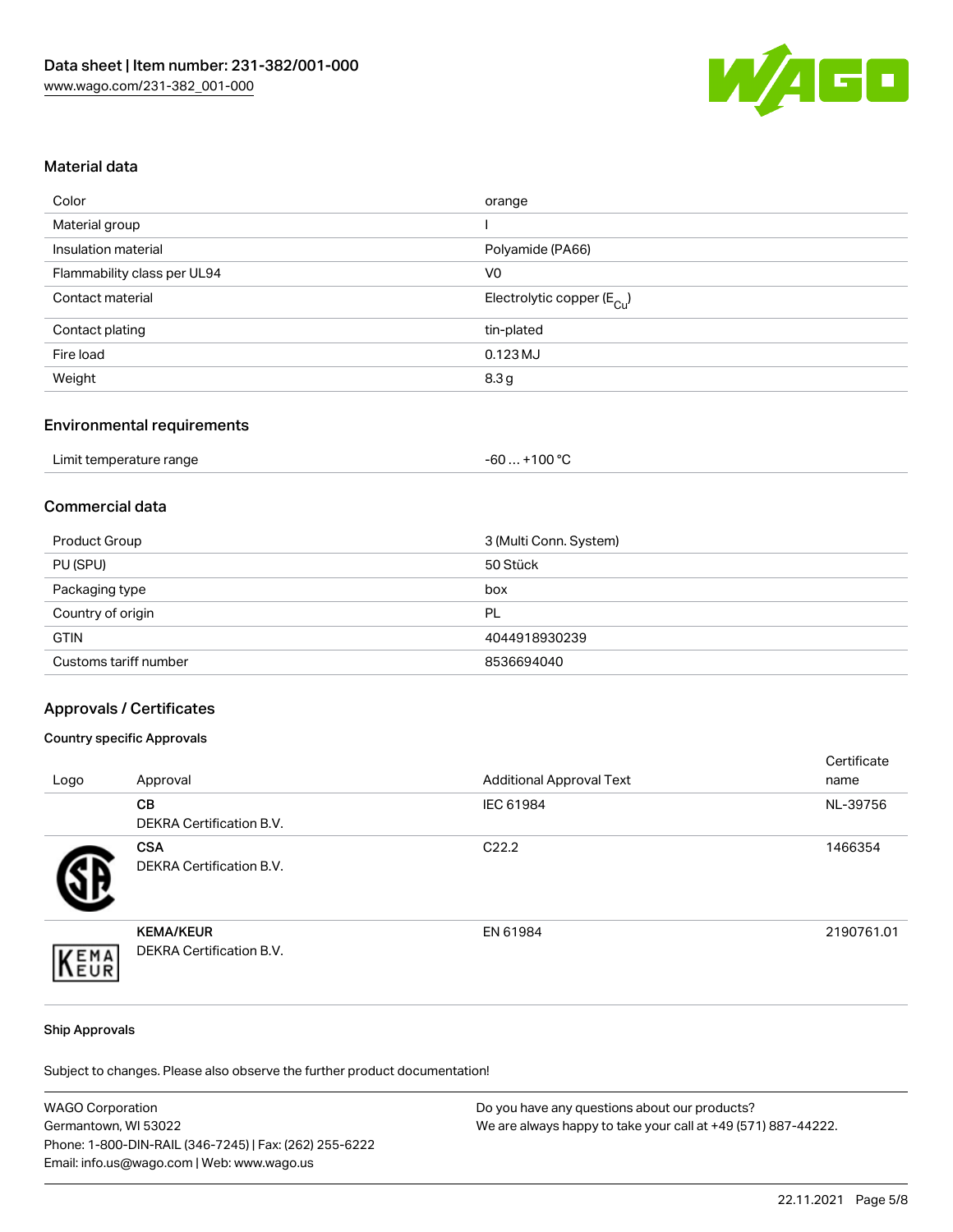[www.wago.com/231-382\\_001-000](http://www.wago.com/231-382_001-000)



| Logo                        | Approval                                  | <b>Additional Approval Text</b> | Certificate<br>name                |
|-----------------------------|-------------------------------------------|---------------------------------|------------------------------------|
| <b>ABS</b>                  | <b>ABS</b><br>American Bureau of Shipping | $\overline{\phantom{a}}$        | $19 -$<br>HG1869876-<br><b>PDA</b> |
| <b>UL-Approvals</b><br>Logo | Approval                                  | <b>Additional Approval Text</b> | Certificate<br>name                |
|                             | UL<br>UL International Germany GmbH       | <b>UL 1977</b>                  | E45171                             |
|                             | UR<br>Underwriters Laboratories Inc.      | <b>UL 1059</b>                  | E45172                             |

# **Counterpart**



Item no.231-322/026-000 1-conductor female connector; CAGE CLAMP®; 2.5 mm²; Pin spacing 5.08 mm; 22-pole; 2,50 mm²; orange [www.wago.com/231-322/026-](https://www.wago.com/231-322/026-000) [000](https://www.wago.com/231-322/026-000)

#### Optional accessories

| Coding                                                    |                                                                  |                      |               |                      |
|-----------------------------------------------------------|------------------------------------------------------------------|----------------------|---------------|----------------------|
| Intermediate plate                                        |                                                                  |                      |               |                      |
|                                                           | Item no.: 231-500<br>Spacer; for formation of groups; light gray |                      |               | www.wago.com/231-500 |
| Coding                                                    |                                                                  |                      |               |                      |
| Item no.: 231-129<br>Coding key; snap-on type; light gray |                                                                  | www.wago.com/231-129 |               |                      |
| <b>Downloads</b><br><b>Documentation</b>                  |                                                                  |                      |               |                      |
| <b>Additional Information</b>                             |                                                                  |                      |               |                      |
| Technical explanations                                    |                                                                  | 2019 Apr 3           | pdf<br>2.0 MB | Download             |

Subject to changes. Please also observe the further product documentation!

| <b>WAGO Corporation</b>                                | Do you have any questions about our products?                 |
|--------------------------------------------------------|---------------------------------------------------------------|
| Germantown. WI 53022                                   | We are always happy to take your call at +49 (571) 887-44222. |
| Phone: 1-800-DIN-RAIL (346-7245)   Fax: (262) 255-6222 |                                                               |
| Email: info.us@wago.com   Web: www.wago.us             |                                                               |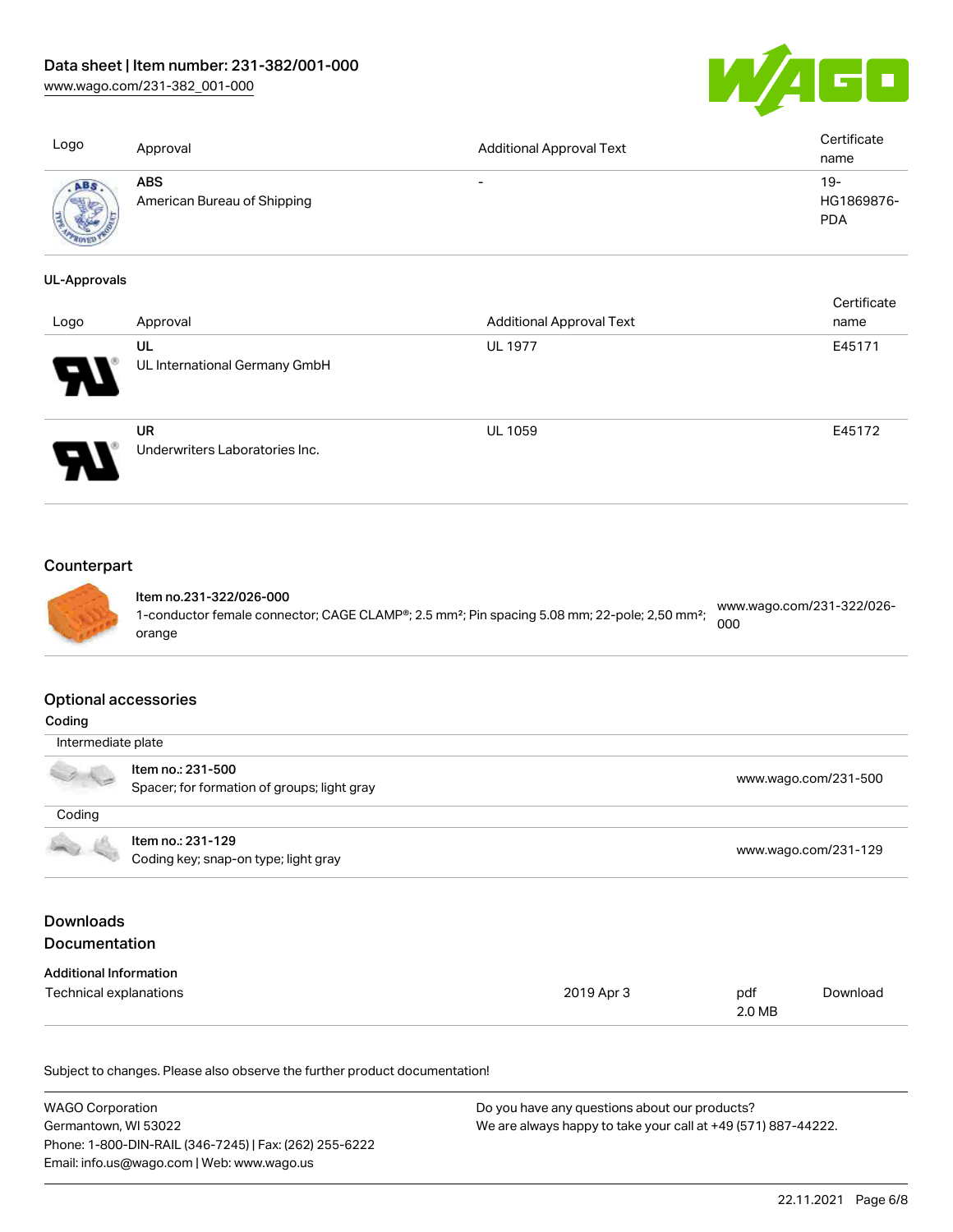

## CAD files

# CAD data 2D/3D Models 231-382/001-000 URL [Download](https://www.wago.com/global/d/3D_URLS_231-382_001-000) CAE data EPLAN Data Portal 231-382/001-000 URL [Download](https://www.wago.com/global/d/EPLAN_URLS_231-382%252F001-000) ZUKEN Portal 231-382/001-000 URL [Download](https://www.wago.com/global/d/Zuken_URLS_231-382_001-000) EPLAN Data Portal 231-382/001-000 URL [Download](https://www.wago.com/global/d/EPLAN_URLS_231-382_001-000) PCB Design Symbol and Footprint 231-382/001-000 URL [Download](https://www.wago.com/global/d/UltraLibrarian_URLS_231-382_001-000)

CAx data for your PCB design, consisting of "schematic symbols and PCB footprints", allow easy integration of the WAGO component into your development environment.

#### Supported formats:

- $\blacksquare$ Accel EDA 14 & 15
- П Altium 6 to current version
- П Cadence Allegro
- П **DesignSpark**
- П Eagle Libraries
- $\blacksquare$ KiCad
- П Mentor Graphics BoardStation
- $\blacksquare$ Mentor Graphics Design Architect
- П Mentor Graphics Design Expedition 99 and 2000
- П OrCAD 9.X PCB and Capture
- $\blacksquare$ PADS PowerPCB 3, 3.5, 4.X, and 5.X
- $\blacksquare$ PADS PowerPCB and PowerLogic 3.0
- $\blacksquare$ PCAD 2000, 2001, 2002, 2004, and 2006
- $\blacksquare$ Pulsonix 8.5 or newer
- $\blacksquare$ STL
- $\blacksquare$ 3D STEP
- $\blacksquare$ TARGET 3001!
- $\blacksquare$ View Logic ViewDraw
- $\blacksquare$ Quadcept

.<br>Subject to changes. Please also observe the further product documentation!

WAGO Corporation Germantown, WI 53022 Phone: 1-800-DIN-RAIL (346-7245) | Fax: (262) 255-6222 Email: info.us@wago.com | Web: www.wago.us